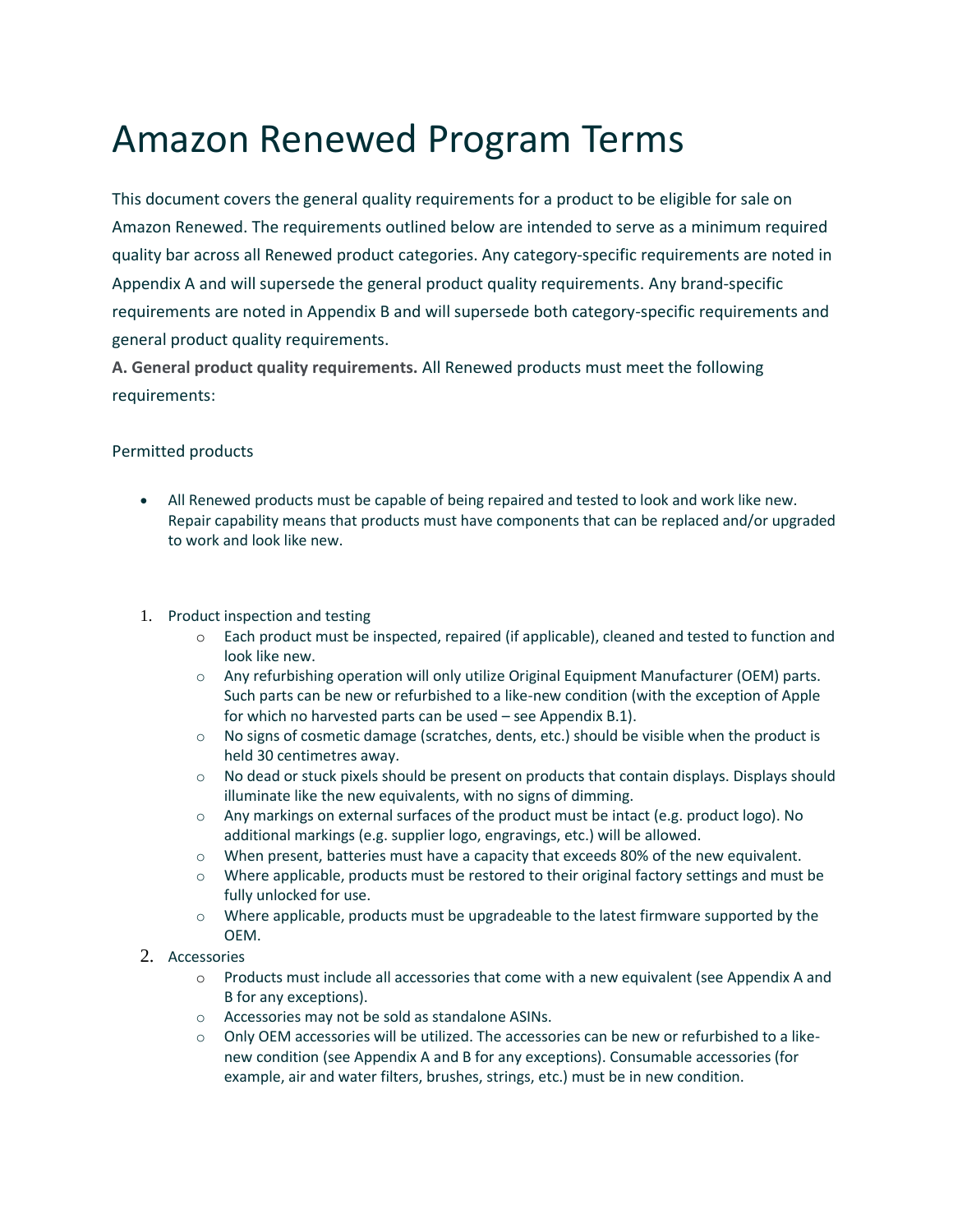- $\circ$  Where applicable, wall plugs must be compatible to the region where the product is sold. Adapters are not allowed as an alternative.
- $\circ$  Products that come with a remote control should have a remote control that is already paired with the receiver. Alternatively, the package must contain an instruction manual on how the customer can pair the remote with the receiver and troubleshoot communication issues.
- 3. Instruction Manuals
	- o While not required, inclusion of instruction manuals is highly encouraged in order to provide a better customer experience and aid in the reduction of negative reviews and product returns. In the absence of physical instruction manuals, a link or reference to the manufacturer's instruction manual should be included, when possible.
	- o Original instruction manuals must be included where required by law.
	- o Safety instructions must be included where required by law.
- 4. End User Data
	- $\circ$  Seller must perform a complete forensic destruction of all personally identifiable information (PII) and all other data that originated with or related to an end user contained on or in any hardware, software, or media component of each product before sale. Examples of such end user data include but are not limited to name, date of birth, fingerprints or other biometric data, social security number, street address, email address, cloud storage account, and credit card information
	- $\circ$  Any end user data must be removed in accordance with the National Institute of Standards and Technology (NIST) Standard on Media Sanitization or other applicable local regulations and standards. Please refer to NIST-SP.800-88.rev.1 for additional information.
- 5. Packaging
	- o Products must be packaged either in their original packaging or in a new cardboard box. No product can be mailed in an envelope or padded envelope.
	- o Packaging must be clean and free of any damage, markings and non-product related labels and stickers.
	- $\circ$  If original packaging is used, the serial numbers on the box and the product must match. In addition, labelling must be applied on at least two sides of the package, explicitly identifying the product as "Renewed", "Refurbished", "Remanufactured" or other applicable derivative.
	- $\circ$  Products and accessories must be compartmentalized and must not be in direct contact with each other. They will be secured and not able to move inside the box during handling and shipping.
	- $\circ$  Product packaging must successfully pass drop-tests based on widely adopted standards like those of the International Safe Transit Association (ISTA).
	- $\circ$  All shipment of products containing lithium batteries (both lithium ion and lithium metal) are classified as Class 9 – Miscellaneous Dangerous Goods. Please refer to [IATA](https://www.iata.org/Pages/default.aspx) and [ICAO](https://www.icao.int/Pages/default.aspx) requirements as the product might require proper identification, classification, packaging, marking and labelling.

**B. Product Sourcing & Distribution.** As per Amazon's policy on parallel imports (Refer to [Europe Tax](https://sellercentral-europe.amazon.com/gp/help/201468410)  [and Regulatory Considerations\)](https://sellercentral-europe.amazon.com/gp/help/201468410), all Renewed products must be authorized for sale in the European Economic Area (EEA) and/or the United Kingdom (as the case may be). Sellers listing products sourced outside the EEA and/or the UK (as the case may be) must seek expert legal advice and make sure the rights owner does not object to such parallel import.

**C. Quality Controls and Enforcement**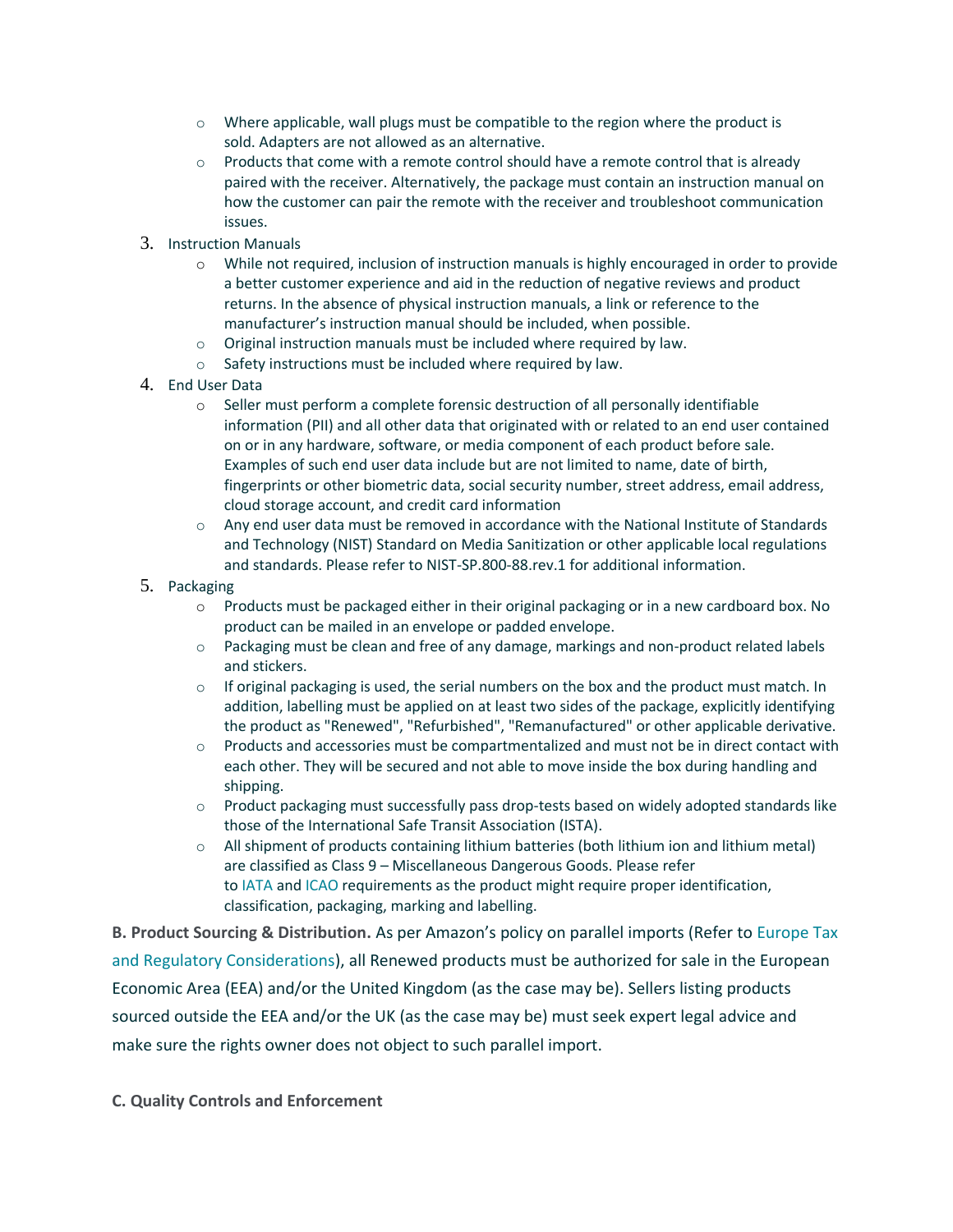- 1. Seller Quality Management System (QMS)
	- o The seller will maintain an internal QMS that enables the timely identification and reduction of product quality and operational defects. While certification is currently not required, adherence to the ISO 9001 policies and guidelines is highly encouraged.
- 2. Performance Monitoring
	- o Sellers must meet the following performance metrics:
		- Order Defect Rate < 0.8%
		- Renewed Seller % of Negative Reviews (1- and 2-star reviews) < 1.0% (as a percentage of total orders)
		- Product Quality Return Rate < 8.0% (returns for product quality reasons as a percentage of all items shipped) Renewed Seller % of Negative Reviews (1- and 2-star reviews) < 10% (as a percentage of all reviews)
		- Renewed Quality Score (RQS) > 98% (seller level).
		- Seller's overall Average Product Rating (APR) should be > 4.0
	- $\circ$  Amazon Renewed reserves the right to conduct test buys to ensure compliance with the programme's requirements. Products purchased for this purpose will be returned to the seller as per the regular returns process and will not affect any performance metrics.

Details on guidelines, expectations and enforcement mechanisms can be found on Seller Central. Once approved to sell on Amazon Renewed, you can access your Seller Central Quality Reports page [here.](https://sellercentral-europe.amazon.com/gc/renewed/quality-score-dashboard)

#### Appendix A: Requirements by Product Category

- 1. Wireless
	- $\circ$  All devices must undergo diagnostic tests with the use of external applications in order to ensure functionality and data sanitisation. Said devices must be restored to their original factory settings.
	- $\circ$  All devices must undergo IMEI checks to ensure that they are not blocklisted or stolen. You must ensure that (a) all mobile wireless phone devices undergo IMEI checks; (b) you carry out mobile wireless phone devices tests by using a diagnostic test software which must, at minimum, ensure that each device has: (1) Battery capacity > 80%, (2) Front/rear cameras functional operation, (3) Microphone/audio functional operation (including operation of buttons are defect free), (4) Touchscreen functional operation, (5) Phone not network restricted/on block list, (6) Wi-Fi functionality, and (7) Data erasure and restore to original factory reset; (c) you maintain records that link all IMEI checks and mobile wireless phone devices tests pertaining to each of such devices for at least 180 days to support periodic inventory and order-level audits.
	- o Merchant-Fulfilled Network (MFN) sellers must maintain traceability between IMEI checks, mobile wireless phone test records, and Amazon Order ID.
	- $\circ$  Smartphones with a built-in, mandatory camera shutter sound will not be permitted to be sold on Amazon Renewed (e.g. select smartphones originating from Japan or South Korea).
	- o Phones that are branded and/or locked to a specific network are not permitted.
	- o Headphones and SIM cards are not mandatory.
	- o Any device that requires a SIM card must carry a SIM removal tool (original or generic).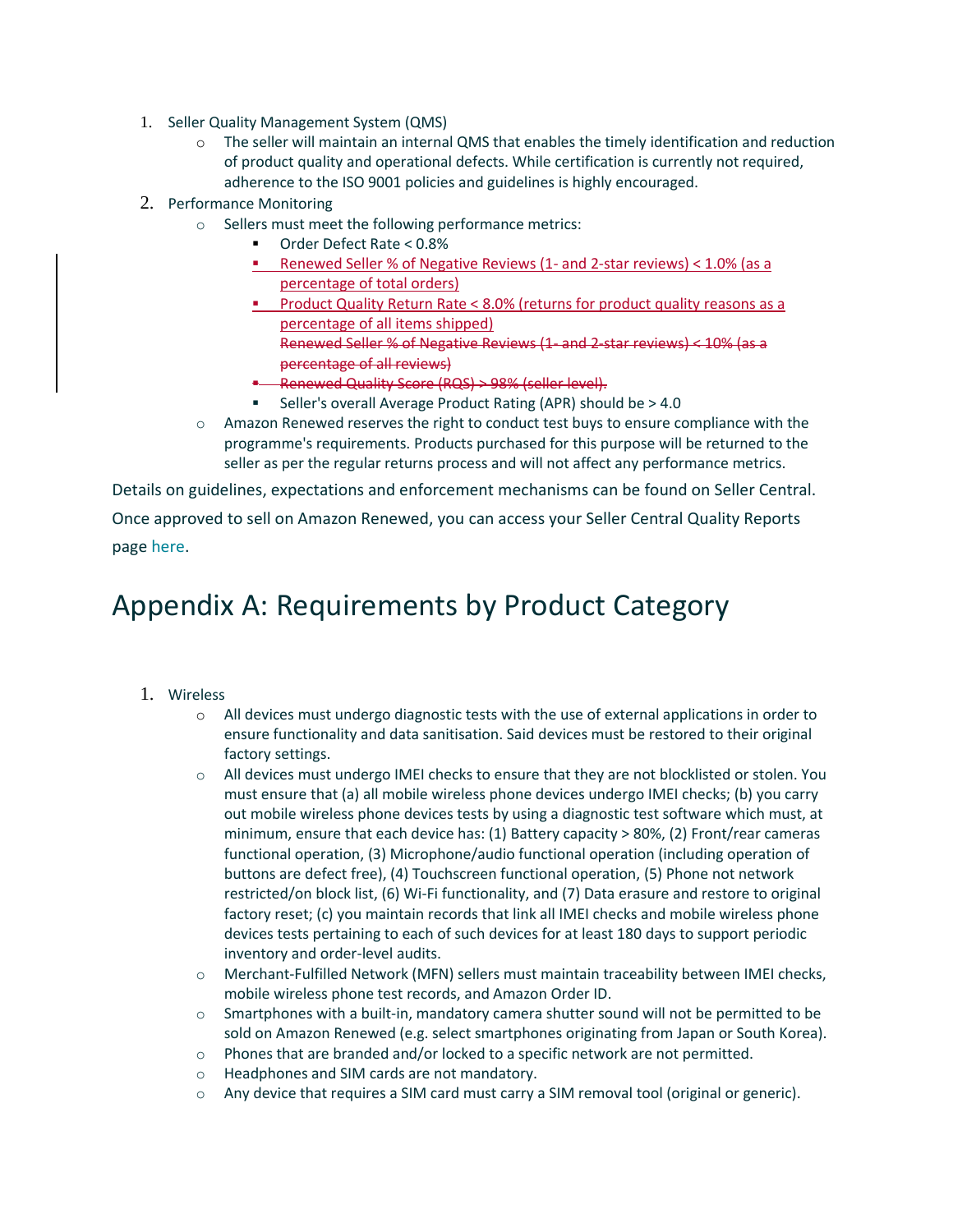- $\circ$  While highly encouraged, the use of OEM accessories like cables and wall chargers is not required.
- o Screen protectors are encouraged but not required. Screen protection should come in the form of device seal wraps that can be removed upon unboxing, not tempered glass/ liquid screen protectors that remain attached to the device.
- $\circ$  All products must fully work in the country of the Amazon Store in which they are listed. This includes, but is not limited to: wall plugs, charger voltage and frequency, cellular connectivity on all bands (including 4G, LTE and 5G), and ability to set the product to the language of the marketplace, if applicable
- 2. Personal Computers
	- o All Microsoft laptops, tablets and PCs must come pre-installed with a Windows operating system that is supported by Microsoft.
	- $\circ$  All Microsoft laptops, tablets and PCs must be equipped with authentic software licenses, as evidenced by the availability of a Genuine Certificate of Authenticity (COA) provided by a Microsoft Authorized Refurbisher.
	- o All laptops, tablets and PCs, operating on CHROME operating system, must come preinstalled with a CHROME operating system that is supported by Google. All CHROME devices must be eligible for Auto Update Support for at least one year in order to be listed on Amazon Renewed. The list with every model's Automatic Update Expiration date is available o[n this page.](https://support.google.com/chrome/a/answer/6220366) Sellers must consult the list before listing a CHROME device on Amazon Renewed.
	- o The use of OEM accessories (e.g. keyboards and mice) is encouraged (but not required). Any generic accessories must be compatible with regional requirements where the product is sold.
	- $\circ$  During packaging, monitor screens will be separated from their base and any other attachments, when possible.
- 3. Printers and Cartridges
	- $\circ$  Printing cartridges must be removed from the printer and placed inside a sealed plastic bag to prevent ink or powder from leaking into the box.
	- $\circ$  Moving parts such as doors and print heads must be taped and secured during transit. External paper trays must be disconnected and packed separately.
	- $\circ$  Renewed ink and toner cartridges (re-manufactured, refurbished, refilled or other derivative) will not be allowed under stand-alone ASINs.
- 4. Small Kitchen Appliances
	- $\circ$  Food processing products will only contain material that is compliant with applicable laws. All surfaces that could be in direct contact with food or liquids must be cleaned and sanitized in accordance with local regulations and standards.
	- $\circ$  Upon cleaning and prior to packaging, all products must be thoroughly dried. Products containing liquid tanks (e.g., espresso machine boilers, tea kettles, etc.) must be drained in full.
	- $\circ$  No external stains or signs of calcified water should be visible on any of the external surfaces, when the product is held 30 centimetres away.
	- o Moving parts such as doors, trays and containers must be taped and secured during transit.
- 5. Power Tools, Lawn and Garden Equipment
	- o Products under these categories might be sold without their accessories, as long as this is clearly communicated through the Amazon product listing page.
	- $\circ$  Petrol-operated products must be fully drained and wrapped in plastic bags in order to avoid any leaks and contamination within the package.
- 6. Video game consoles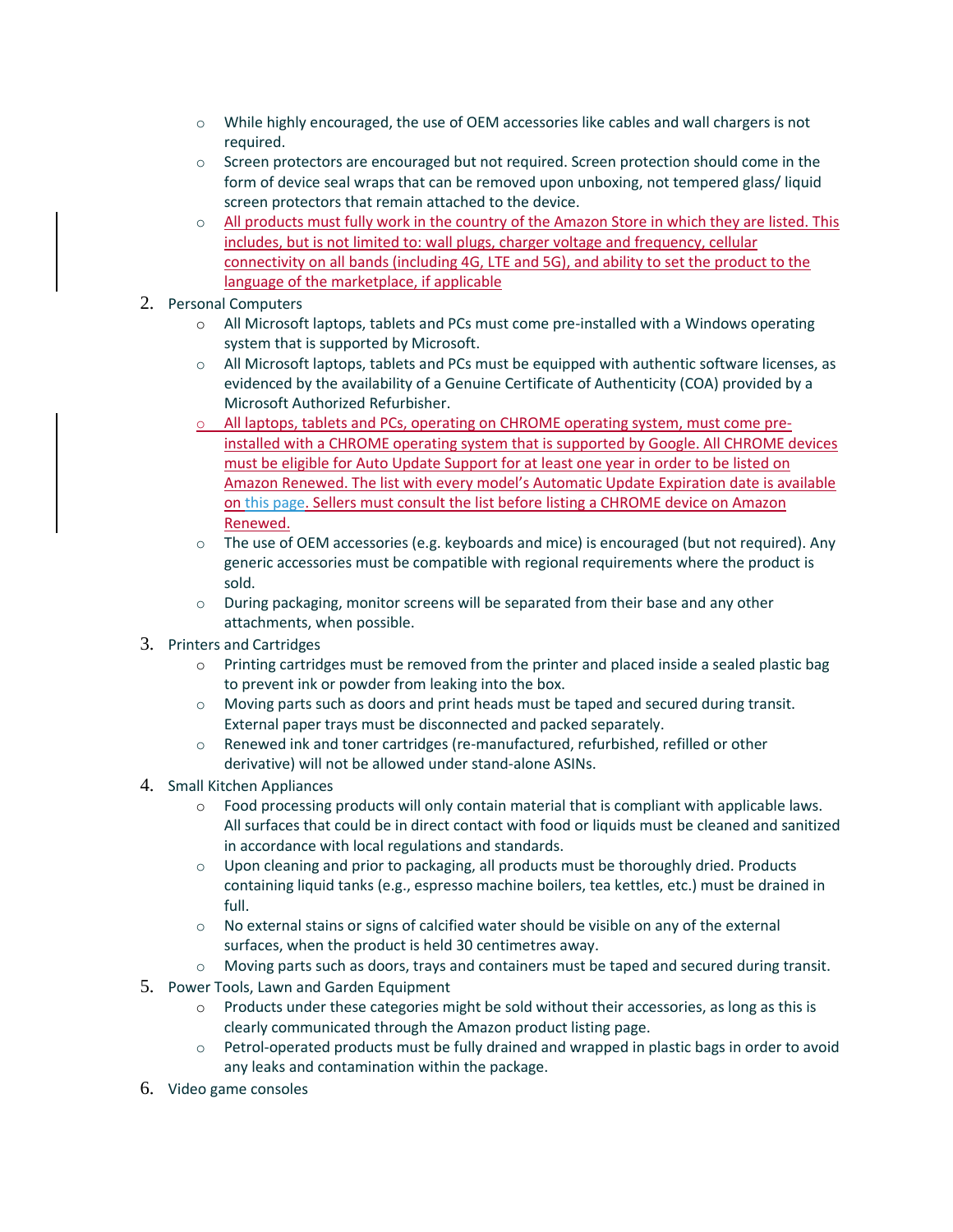- o Gaming consoles must be tested for overheating and ensure full functionality of the optical disc drive or cartridge slot, and of all input and output ports (for example: A/C power, video, gaming controller, memory card).
- o Remote controller buttons, joysticks and connectivity (both wired and wireless) must be fully functional. Remote controllers sold in bundles must be pre-paired with their gaming console.

### Appendix B: Requirements by Brand

- 1. Apple
	- o The Renewed store currently supports certain Apple iPhone models only. A list of supported models can be found [here.](https://sellercentral-europe.amazon.com/gp/help/G201648580)
	- o Apple-branded (OEM) charging cables and wall chargers will not be permitted with iPhone products. Only generic accessories that are purchased directly from an approved list of authorized brands will be permitted. All charging cables must be Mfi ('Made for iPhone') certified and all chargers must be CE (Europe), UKCA and/or UK(NI) safety certified (as the case may be). You can find the approved list of authorized iPhone accessory brands [here.](https://sellercentral-europe.amazon.com/gp/help/G201648580)
	- $\circ$  For non-iPhone Apple products, the use of OEM accessories is encouraged but not mandatory. If generic accessories are used, cables must be Mfi ('Made for iPhone') certified and chargers must be CE, UKCA and/or UK(NI) safety certified (as the case may be).
	- $\circ$  As part of the restoration to original factory settings, under Paragraph A.1.g., the "Find my iPhone" (or equivalent feature) must be disabled from all devices.
	- $\circ$  Apple accessories and parts including chargers, charging cables, and earphones are not permitted to be sold as standalone products.
	- o The use of harvested or refurbished Apple batteries is not allowed, for any of the Apple product categories. Any potential battery swaps will require the use of new Apple batteries only.
	- o The sale of Beats by Dre headphones is not permitted.

#### Appendix C: Amazon Renewed Guarantee

All Renewed Products, with the exception of Amazon Devices (for example: Echo, Fire), are covered by the Amazon Renewed Guarantee, which will be honored by you. In addition, you are allowed to offer your own guarantee on a voluntary basis to the customer ("Voluntary Guarantee"). Amazon is not responsible for any claim related to Voluntary Guarantees you may offer.

- 1. **Conditions:**
	- a. All Renewed products, with the exception of Amazon Devices (for example: Echo, Fire) sold in the Amazon Renewed store are part of the Amazon Renewed Guarantee.
	- b. Merchant Fulfilled Network (MFN) sellers must opt in to prepaid return mailing labels within Seller Central to make their Renewed products listings eligible for the Amazon Renewed Guarantee. Lack of compliance may result in the removal of Amazon Renewed selling privileges.
	- c. Fulfillment by Amazon (FBA) sellers are automatically eligible for the Amazon Renewed Guarantee.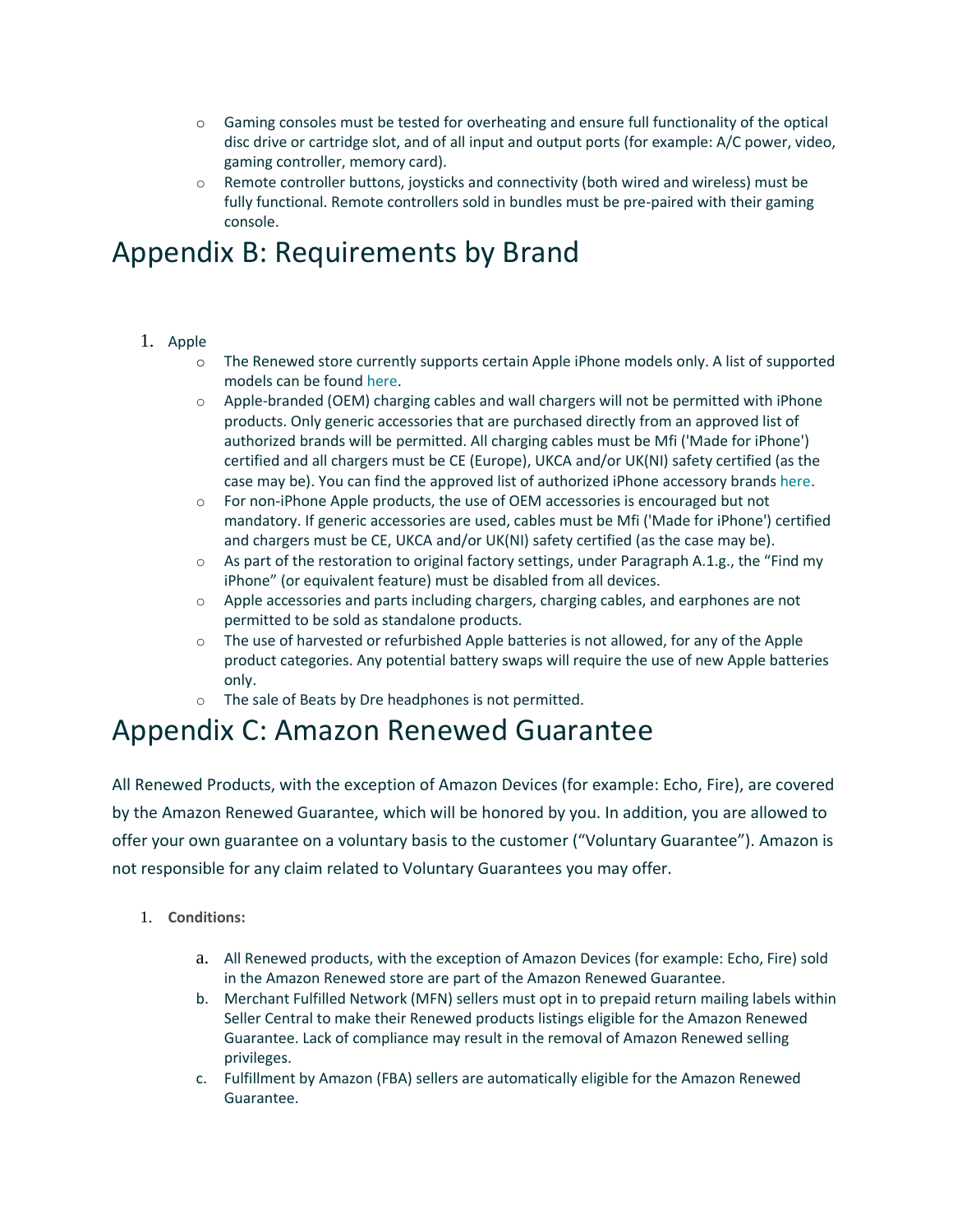- d. The provisions concerning claims under the A-to-z Guarantee set forth under your Amazon Services Europe Business Solutions Agreement will apply to claims under the Amazon Renewed Guarantee.
- 2. **Type of coverage:**
	- a. If the product does not work as expected, Renewed customers will be able to access Amazon's "Talk to the Expert" support team.
	- b. If the "Talk to the Expert" support team does not fix the issue or if a customer continues to not be satisfied with the product, Renewed customers will have the right to return the defective product and receive either:
		- i. a replacement unit of the same model, color, and version of the originally purchased unit, if one is available, or
		- ii. a refund.
	- c. Theft, accidental damage, and problems associated with software or data loss are not covered under the guarantee.
- 3. **Period of coverage:** The Amazon Renewed Guarantee will be valid for one year after a customer's receipt of a Renewed product sold in a European Amazon Renewed store.
- 4. **Amazon Renewed Program Insert:** Every Renewed product must come with the Amazon Renewed Program Insert, which contains general information about the Amazon Renewed program and Amazon customer service contact information. You can find the link to download the Amazon Renewed Program Insert template under the Amazon Renewed help page.

**Note:** Neither the Amazon Renewed Guarantee nor the Voluntary Guarantee affect the consumer's rights under the [A-to-z Guarantee.](https://sellercentral-europe.amazon.com/gp/help/27951)

## Appendix D: Catalogue Requirements

Renewed sellers must comply with the following Renewed catalogue requirements in addition to the product detail page rules:

- 1. **Renewed Product Listing**
	- o Renewed products must be listed under the original brand of the product offered. You cannot use your seller name under the product's brand attribute.
	- $\circ$  You are not allowed to include references to a seller name or a seller brand on the Product Listing (detail) page. This applies to the main content as well as the product title, description, bullet points, pictures, or any other place on the detail page. Content will only contain references to the original brand of the product.
	- $\circ$  You are not allowed to include content that refers to warranty terms or processes that are different from the Renewed Warranty Requirements.
	- $\circ$  Listing in bundles (such as a mobile device with a protective case) is not permitted.
- 2. **Renewed ASIN creation**
	- o You are not allowed to create multiple ASINs for the same Renewed product.
	- o To create a Renewed ASIN you will use the Renewed ASIN Creation tool. When an equivalent New ASIN is not available and requires you to create a new Renewed ASIN manually, you must indicate the term "(Renewed)" in parentheses in the suffix of the title.
	- o You are not allowed to create new Renewed Apple ASINs. If you need a Renewed Apple ASIN that is not already in the Renewed Catalogue, you must request creation through Selling Partner Support.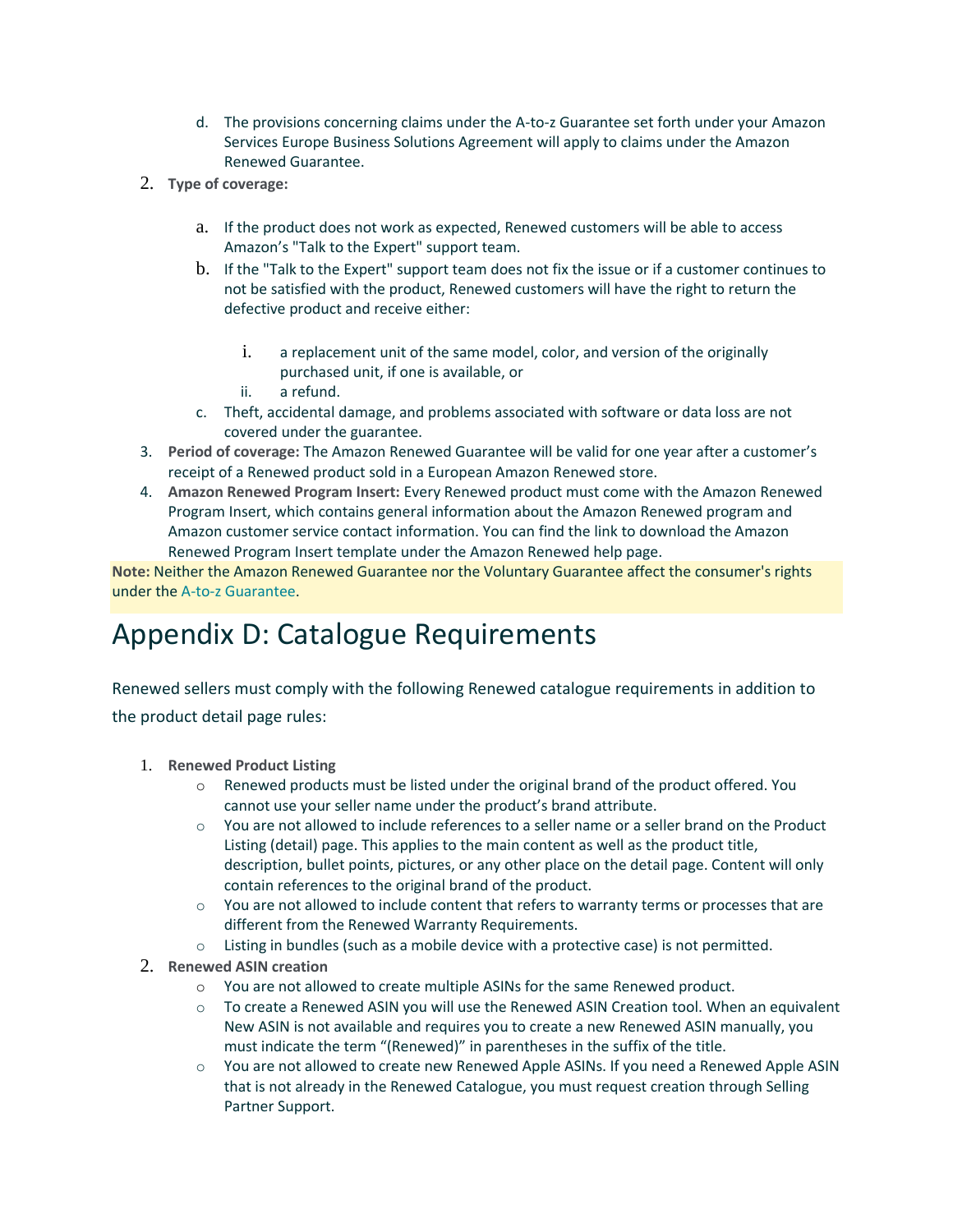- 3. Listing restrictions
	- o All Renewed products must be capable of being repaired/refurbished and tested to look and work like new in accordance with our Amazon Renewed Program Terms. Repair/refurbish capability means that products must have electrical and/or mechanical components that can be replaced and/or upgraded to new or like-new condition.
	- $\circ$  To ensure a positive customer experience, Amazon will remove any products from Amazon Renewed that are not capable of being repaired/refurbished, pose a hygienic or safety risk or violate any other Amazon policies.
- 4. Below is a list of permitted products:

| <b>Allowed Products</b>                        |
|------------------------------------------------|
| Air conditioners                               |
| Audio Receivers & Amplifiers                   |
| Blu-ray & DVD Players                          |
| Cameras                                        |
| Car Stereos, Security, Video & Radar Detectors |
| Chain Saws, Pole Saws & Log Splitters          |
| Chippers, Shredders & Mulchers                 |
| Dehumidifiers                                  |
| <b>Digital Antennas</b>                        |
| <b>Digital Musical Instruments</b>             |
| <b>Electric Ceiling Fans</b>                   |
| <b>Electrical Floor Cleaning Devices</b>       |
| <b>Embroidery Machines</b>                     |
| <b>Fitness Machines</b>                        |
| <b>Fitness Watches</b>                         |
| Generators                                     |
| <b>GPS</b> Devices                             |
| Graphing & Scientific Calculators              |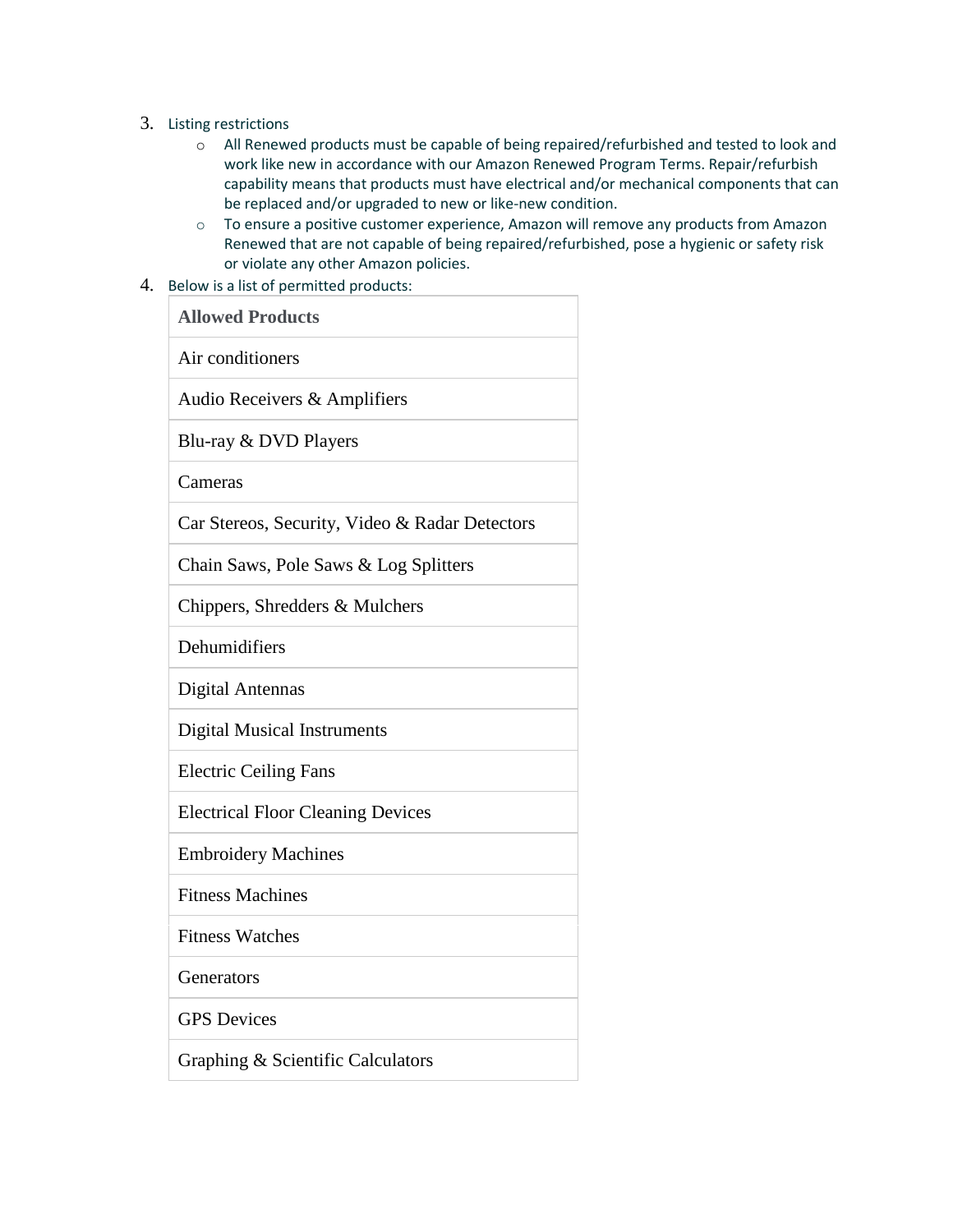| Headphones                                   |
|----------------------------------------------|
| Headsets                                     |
| <b>Space Heaters</b>                         |
| Home Stereo Equipment                        |
| Home Theatre Systems                         |
| Irons                                        |
| <b>Electric Kitchen Appliances</b>           |
| Powered Lawn Mowers, Hedge Trimmers & Edgers |
| Media Players                                |
| Microphones                                  |
| <b>Monitors</b>                              |
| <b>Outdoor Blowers &amp; Vacs</b>            |
| Personal Computers (PC)                      |
| PC Drives and Graphics Cards                 |
| PC Keyboards, Mice, Gamepads & Webcams       |
| PC Motherboards                              |
| PC Powerline Network Adapters                |
| <b>PC Network Repeaters</b>                  |
| PC Digital Internal Power Supply             |
| PC Processors                                |
| <b>PC</b> Servers                            |
| <b>PC</b> Monitors                           |
| <b>PC Network Switchers</b>                  |
| Routers                                      |
|                                              |